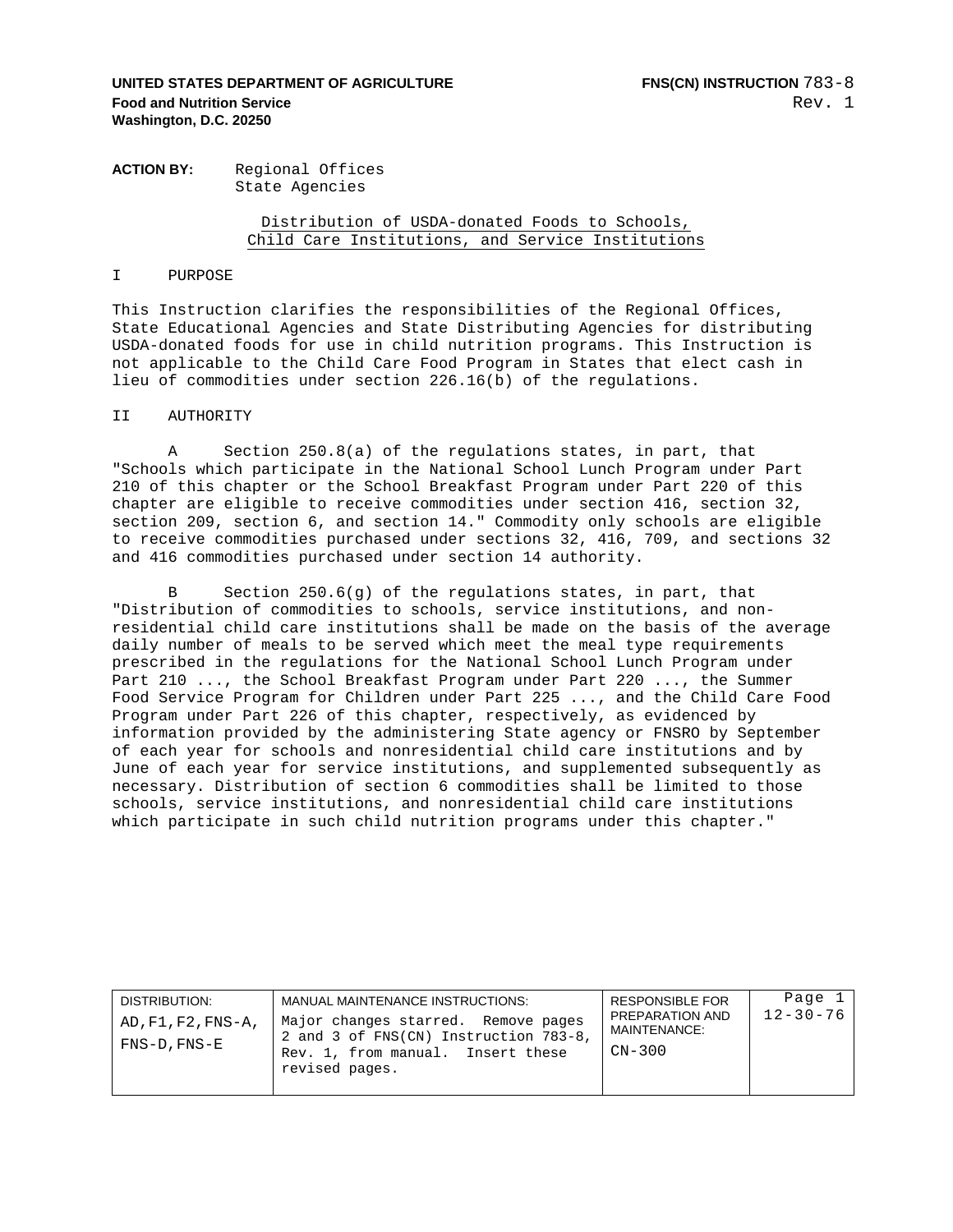FNS(CN) INSTRUCTION 783-8 Rev. 1

C Section 210.14(d) of the regulations states, in part, that "Information on schools eligible to receive food commodities available under section 6 of the Act shall be prepared each year by the State agency with accompanying information on the average daily number of Type A lunches to be served in such schools. This information shall be prepared as early as practicable each fiscal year and forwarded no later than September 1 to the agency of the State handling the distribution of section 6 commodities."

 D \*-Section 225.5(1) of the regulations states, in part, that "A \* list of sponsors which are to receive food commodities, with accompanying information on the average daily number of meals to be served by such sponsors, shall be prepared not later than June 1 of each year by the \* State agency. Such a list shall contain only the names of sponsors which \* will prepare the meals to be served at their sites and the names of sponsors \* which have entered into an agreement with a school or school district for<br>\* The preparation of meals to be served under the Program. If the State \* the preparation of meals to be served under the Program. If the State<br>\* agency is other than the agency of the State which handles the distril \* agency is other than the agency of the State which handles the distribution<br>A cof food commodition donated by the Department, this information shall \* of food commodities donated by the Department, this information shall<br>\* be forwarded to the agency of the State which bandles the distribution be forwarded to the agency of the State which handles the distribution of \* donated commodities."-\*

 E The legal authorities to distribute sections 6, 14, 32, 416, and 709 commodities to the various child nutrition programs are also found in sections  $6(a)$  and  $6(e)$ ,  $13(q)$ ,  $14(a)$ , and  $17(e)$  of the National School Lunch Act, as amended, and in section 8 of the Child Nutrition Act of 1966, as amended.

## III ALLOCATION GUIDE

 A State Distributing Agencies are expected to offer to each of the respective child nutrition programs within each State an amount of commodities commensurate in value to each program's per meal level of commodity assistance provided by the USDA. Commodities are to be allocated to the extent possible to participating programs based on the number of meals served by each program which meet dietary requirements prescribed by the Secretary of Agriculture in Child Nutrition Regulations. A la carte lunches are not to be counted as "meals."

B All commodity allocations for the School Breakfast Program are to be based on the number of breakfasts served. The types of food made available do not have to be those traditionally associated with a morning meal.

Schools, child care institutions and service institutions (as redefined by Public Law 94-105) which participate in food service programs under the National School Lunch Act, as amended, and the Child Nutrition Act, as amended, are eligible to receive sections 6, 14, 32, 416, and 709 foods.

Page 2 Revised 6-24-77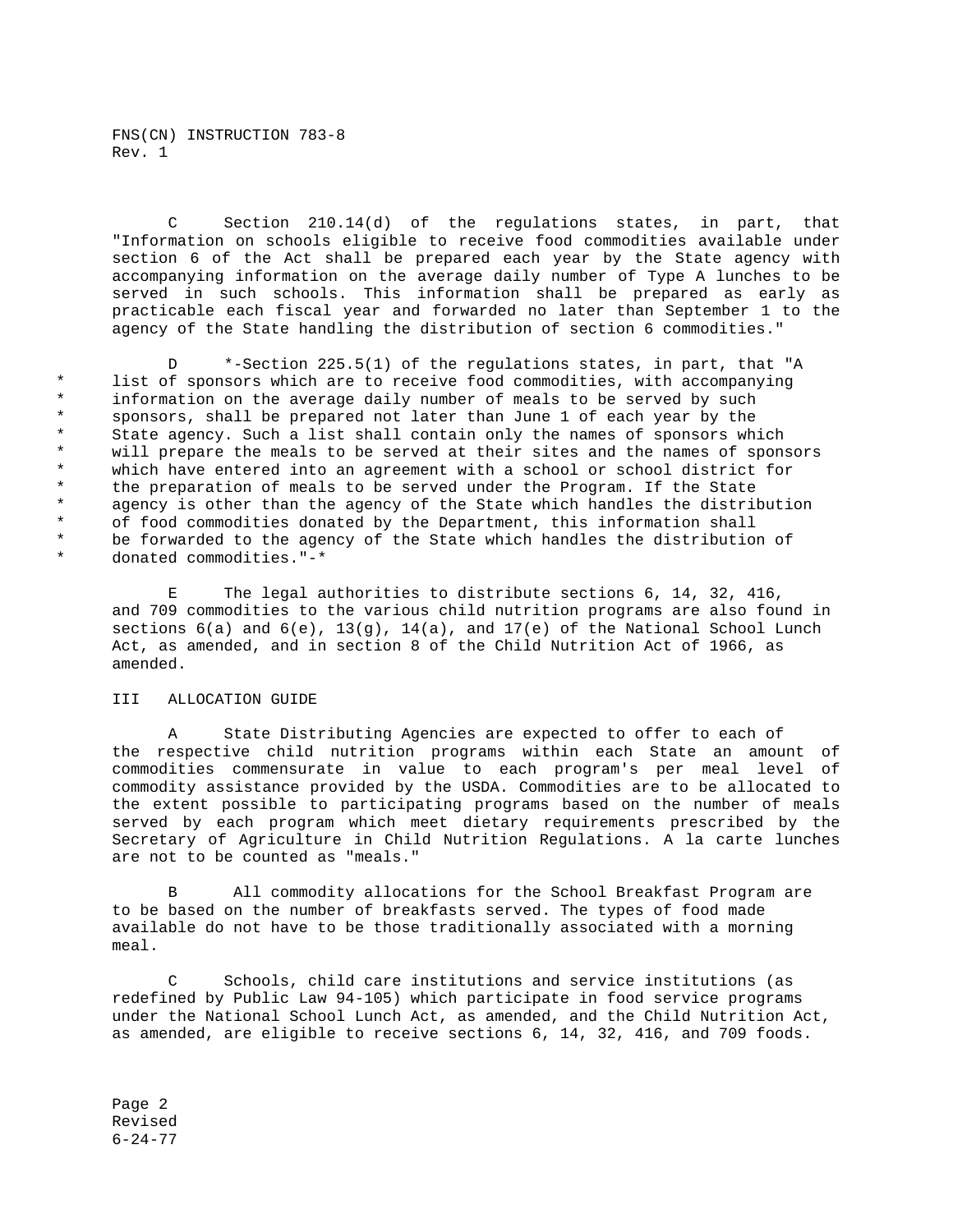### IV RESPONSIBILITIES

 A The State Educational Agency, other State Agency, or Regional Office, where applicable, shall:

 1 Prepare lists of participating schools and institutions as follows:

> a By September 1 of each year, a list of schools as defined in section 210.2(o) of the regulations, commodity only schools as defined in section 210.2(c-2) of the regulations, and institutions as defined in section 226.2(p) of the regulations which have been approved for participation in the National School Lunch, the School Breakfast, Commodity Only and the Child Care Food Programs.

 b As soon as possible after the beginning of each calen dar year, but not later than June 1, a list of \*-eligible \* \* and approved Summer Food Service Program sponsors as defined in section  $225.5(1)$  of the regulations.-\*

2 Include the following information in each list:

 a The name and address of each eligible school, child care institution and service institution. Where applicable, the agreement number should be specified.

 b The types of program (i.e., National School Lunch, School Breakfast, Commodity Only, Child Care Food or Summer Food Service Programs) in which each eligible recipient agency participates.

 c The caseload factors (use estimates for newly approved schools and institutions) as follows:

> (1) The average daily number of lunches and the average daily number of breakfasts served during the previous school year, by program, in each school par ticipating in the National School Lunch or School Breakfast Programs. (Breakfast tabulation and lunch tabulation shall be kept separate.)

 (2) The average daily number of lunches meeting program requirements served in each commodity only school during the most recent 6-month period. (In clude paid, free and reduced price lunches°)

> Page 3 Revised 6-24-77